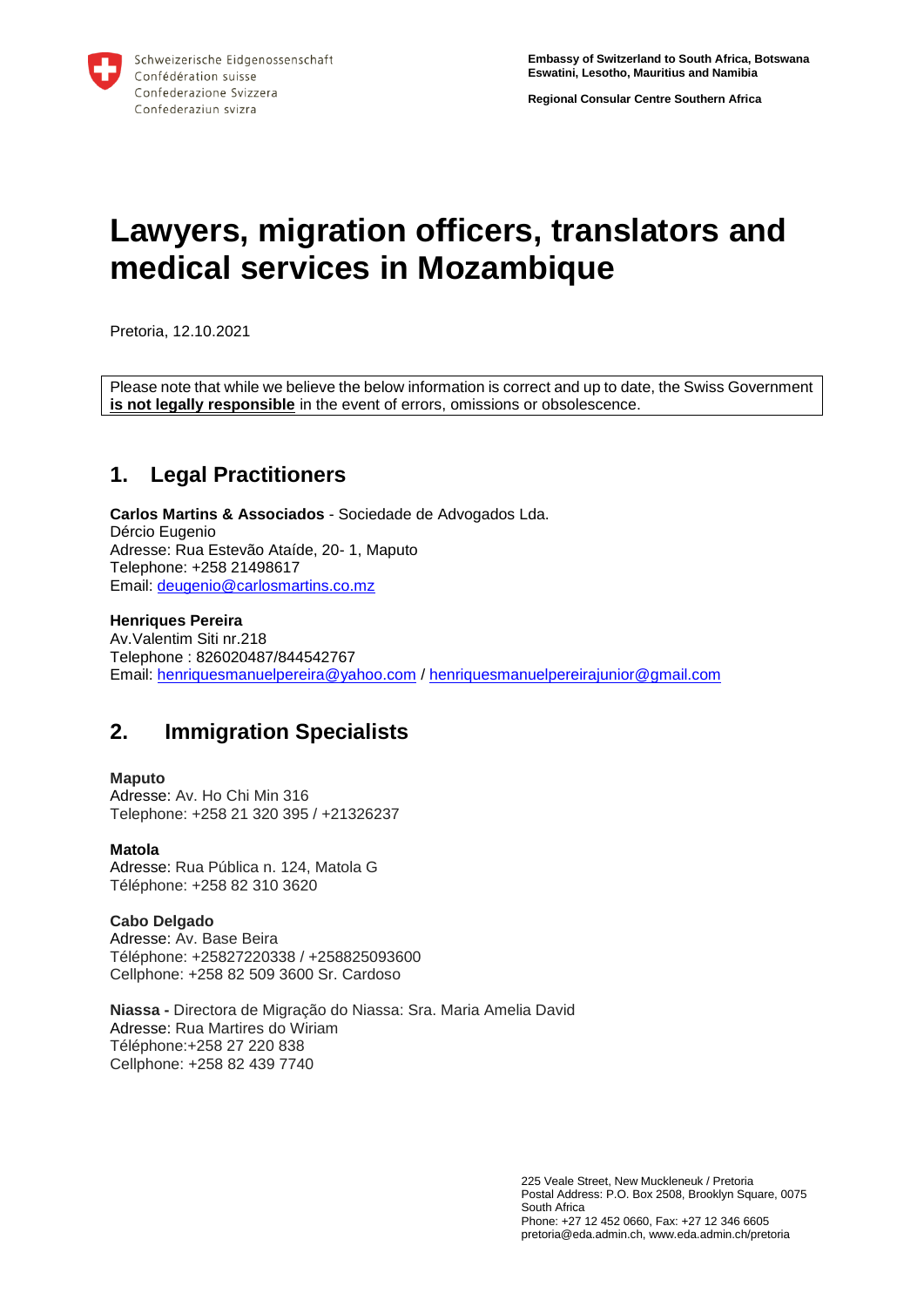# **Nampula**

Adresse: Rua Rua do Mwenemutapa 22a Téléphone: +258 21 265 650 Cellphone: +258 82 518 4429

### **Zambézia**

Adresse: Entre Rua dos Trabalhadores e R. Alberto Lithuli Téléphone:+258 24 213 362 Cellphone: +258 82 723 0050

**Tete -** Director de Migração Sr. Mussagy Adresse: Rua dos Macondes Téléphone:+258 25 222 085 Cellphone: +258 82 315 1870

### **Manica**

Adresse: Av. 25 de Setembros n. 793 Téléphone:+258 25 123 513 Cellphone: +258 82 412 3460

### **Sofala**

Adresse: Rua Artur Canto do Resende n. 209, B. Maquinino Téléphone: +258 82 572 1648

#### **Inhambane**

Adresse: Av. 7 de Abril C. Postal n. 67 Téléphone:+258 29 330 590 Cellphone: +258 82 440 7350

### **Gaza**

Adresse: Rua do Hospital Provincial CP. 163 Téléphone: +258 28 225 446 Cellphone: +258 82 000 0750

# **3. Translators**

### **Eduardo C. J. Viegas**

Adresse: Av. Rio Tembe No. 55, Malanga Téléphone : +258 21 406689/ +258 82 411 7940 Email: [e.viegas@tvcabo.co.mz](mailto:e.viegas@tvcabo.co.mz)

#### **Maria Isabel Graça**

Adresse: 3ª Avenida No. 276, Bairro Triunfo Téléphone : +258 84 316 7090 Email: [isabel.graça@yahoo.com](mailto:isabel.graça@yahoo.com)

# **Luisa Macie Zandamele**

Téléphone : +258 82 307 4310 Email: [luisa.macie-zandamela@giz.de](mailto:luisa.macie-zandamela@giz.de)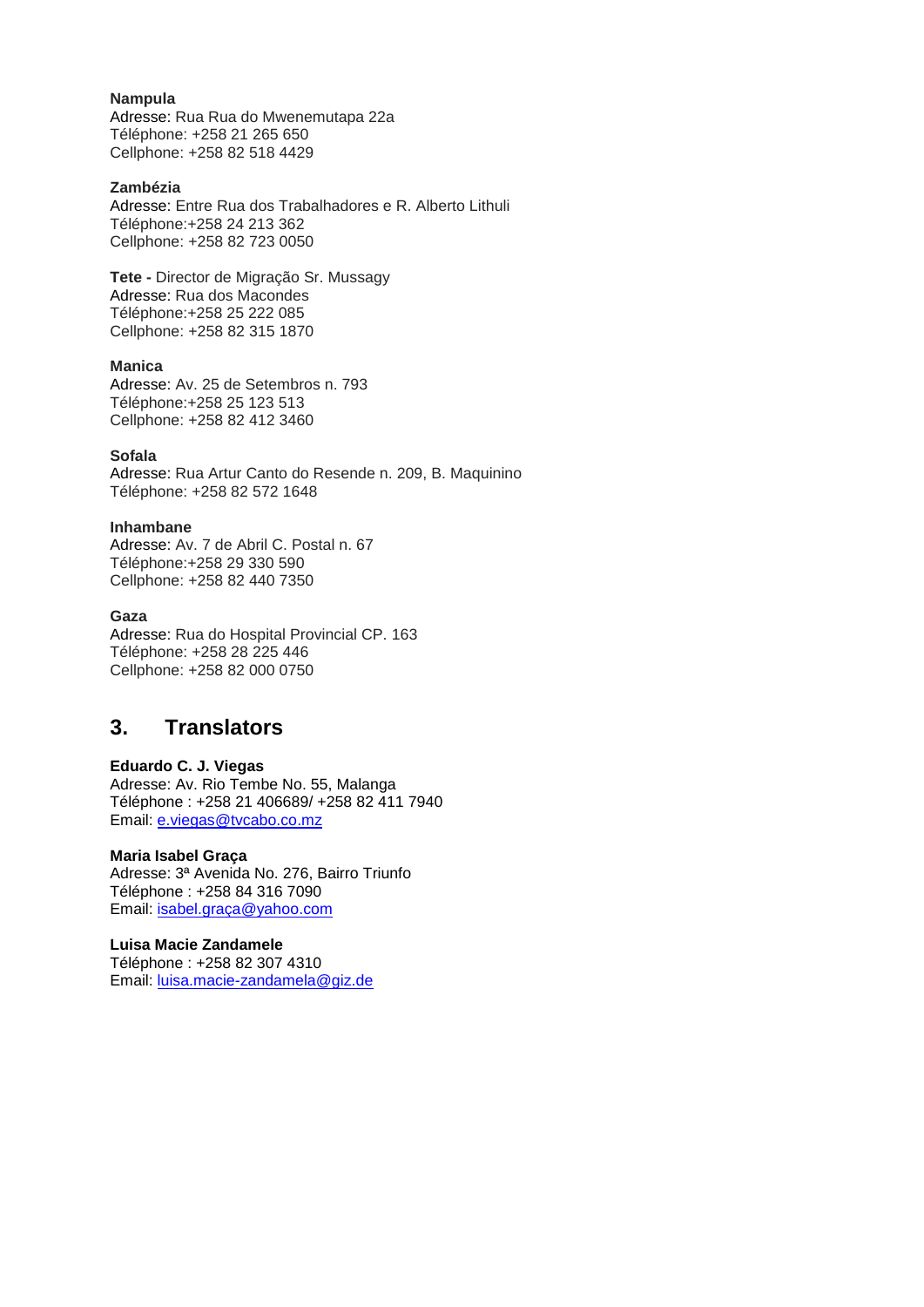# **4. Medical Practitioners**

# **Hospitais**

**Clinicare** (Clinica Privada de Maputo) Adresse: Rua Ângelo Azarias Chichava Téléphone: +258 21 492 418/ +258 84 311 4444 Email: [info@clinicare.co.mz](mailto:info@clinicare.co.mz) Website:<http://www.clinicare.co.mz/>

**ICOR** (Instituto de Coração- Maputo) Av. Kenneth Kaunda No. 1111 Télephone: [+258 21 411 000](javascript:void(0)) Website:<https://www.icor.co.mz/>

# **Sunshine Hospitals Maputo**

Av. Emilia Dausse n°489 Maputo Telephone: [+258 21 421](javascript:void(0)) 293 Cel +258 006 6850 Emergency: +258 82 3366 Courriel: [sunshinehospitalsmaputo@gmail.com](mailto:sunshinehospitalsmaputo@gmail.com)

# **Hospital Privado**

Adresse: Rua do Rio Inhamihara, Sommershield II, Maputo Telephone: +258 21 483905/ +258 843030967/9 Courriel : [info@lenmed.co.za](mailto:info@lenmed.co.za) Website: [www.lenmed.co.za/hospital/maputo-private-hospital-lenmed](http://www.lenmed.co.za/hospital/maputo-private-hospital-lenmed)

# **Sunshine Hospitals Matola**

Av. 5 de Fevereiro n° 750 Matola Telephone: [+258 21 784 072](javascript:void(0)) Cel: +258 307 9463 Emergency: +258 82 3366 Courriel: [sunshinehospitalsmaputo@gmail.com](mailto:sunshinehospitalsmaputo@gmail.com)

### **Clinica Medica Flemming Matola**

Adresse: Av. Patice Lumumba 724 Matola Fomento Telephone: +258847579720

### **Clinica Muahivire**

Adresse: Av. Samora Machel 502, Nampula Telephone: +258 26214 316 (24h) / +258 661 9429/ [+258 82 393 0004](https://www.google.com/search?q=Consultoria+M%C3%A9dico+Muahivire+NAMPULA&ei=AVJlYcW4FO3-7_UP1a-coA4&ved=0ahUKEwiFvbO0xMTzAhVt_7sIHdUXB-QQ4dUDCA4&uact=5&oq=Consultoria+M%C3%A9dico+Muahivire+NAMPULA&gs_lcp=Cgdnd3Mtd2l6EAMyBwghEAoQoAE6BAghEBVKBAhBGAFQ6Y8CWLSeAmDkoAJoAXAAeACAAZsEiAH8GZIBBTQtNS4ymAEAoAEBwAEB&sclient=gws-wiz)

# **Hospital Central da Beira**

Av.Martires da Revoluçao Nr.727 Bairro Macuti, Beira Telephone: +258 821525880/ +25823312071 Courriel: [hcbcomunicacaoimagem@gmail.com](mailto:hcbcomunicacaoimagem@gmail.com)

### **Clinica Avicena**

Adresse: Av. Poder Popular,Beira Telephone: +258 23 327 990/ +258 82 502 1520

### **Clidis Private Clinic Pemba**

Avenida Eduardo Mondlane, Prédio HNS, Piso 1 e 2 Pemba Telephone: +258842703939/ 844677538

# **Nhamacunda Clinic Vilankulos**

Adresse: Au centre Nahmacunda Telephone: +258 293 84321 Cellular: +258 827644911